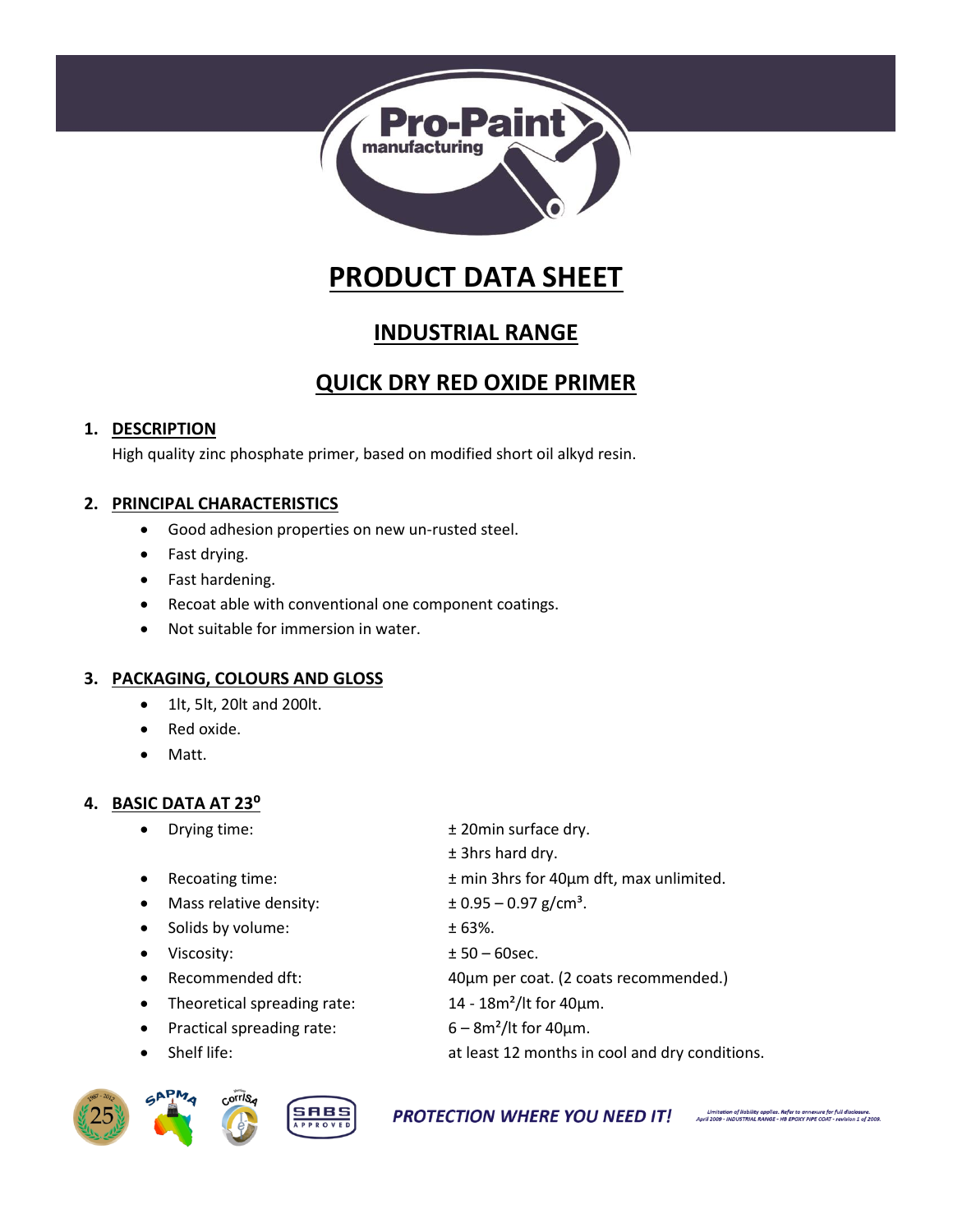

Flash point:  $15^{\circ}$ C -  $25^{\circ}$ C.

### **5. RECOMMENDED SUBSTRATE CONDITIONS AND TEMPERATURES**

- Steel; unpainted, dry and free from any surface contamination.
- Substrate temperature should be between 10<sup>o</sup>C and 30<sup>o</sup>C and at least 3<sup>o</sup>C above dew point during application and curing.
- Ambient temperature between  $5^{\circ}$ C and 40 $^{\circ}$ C with a maximum relative humidity of 85%.

#### **6. INSTRUCTIONS FOR USE**

- Stir well before use.
- Product temperature should be above  $15^{\circ}$ C to achieve application viscosity.
- Quick dry thinners can be introduced to lower the viscosity if necessary. Do not exceed 10% to volume.
- Too much solvent will reduce sag resistance.
- Always ensure adequate ventilation.

#### • AIRLESS SPRAY:

| $\bullet$ | Recommended thinner: | QD Thinners.                                                |
|-----------|----------------------|-------------------------------------------------------------|
| $\bullet$ | Volume of thinner:   | $0 - 10$ %, depending on required thickness and application |
|           |                      | conditions.                                                 |
| $\bullet$ | Nozzle orifice:      | $± 0.38 - 0.48$ mm.                                         |
| $\bullet$ | Nozzle pressure:     | 12 – 16MPa ( $\pm$ 120 to 160 bar).                         |

• AIR SPRAY:

- QD Thinners. Volume of thinner:  $0 - 10\%$ , depending on required thickness and application conditions. • Nozzle orifice: ± 1.8 – 2mm. • Nozzle pressure: 0.35MPa (± 3½ bar).
- BRUSH / ROLLER: (not recommended)
- Recommended thinner: QD Thinners. Volume thinner:  $0 - 5%$ , depending on required thickness and application



#### **PROTECTION WHERE YOU NEED IT!** April 2009 - MOUSTRIAL RANGE - HB EPOXY PIPE COAT - revision 1 of 2009